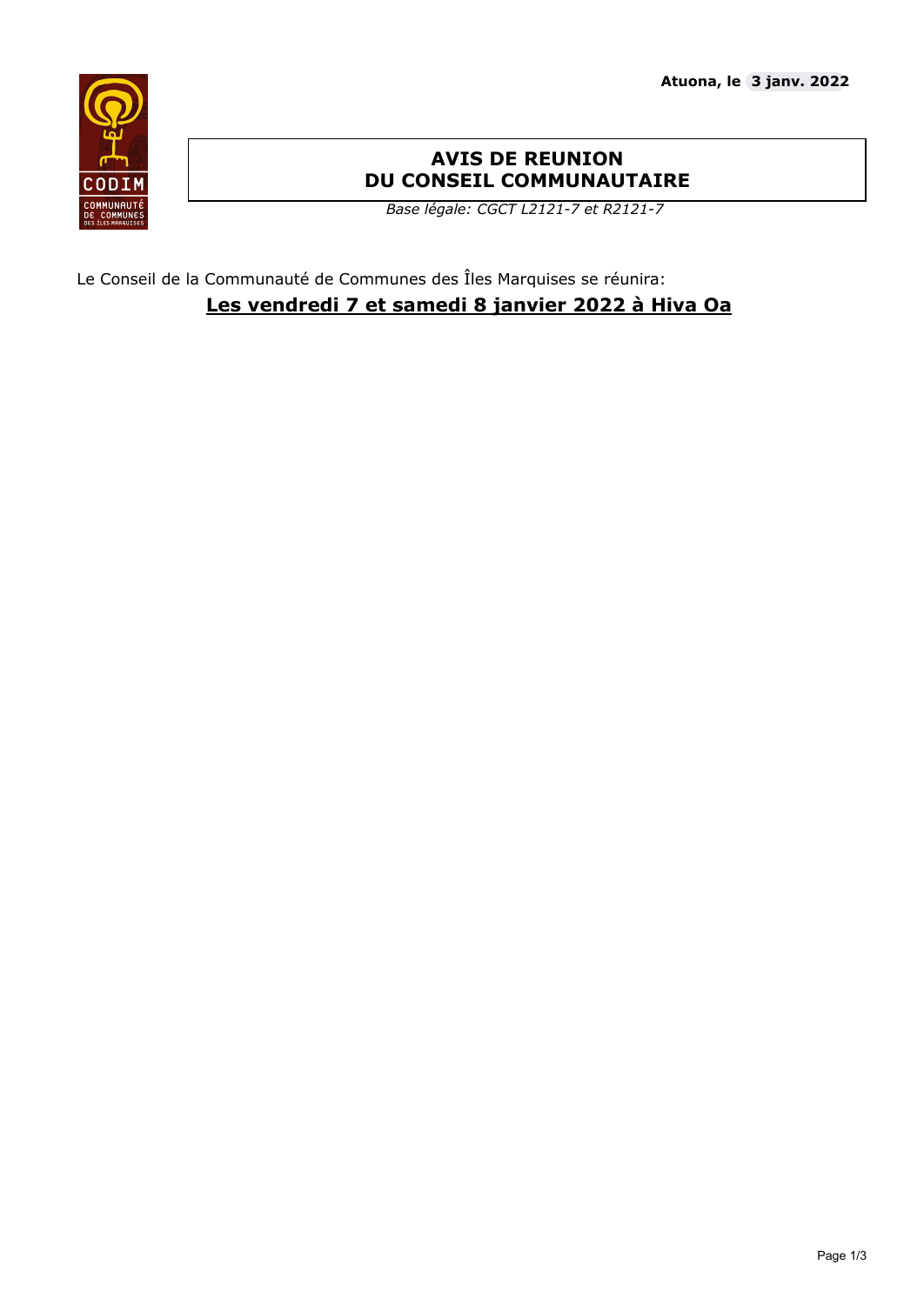#### 0- APPROBATION DE L'ORDRE DU JOUR

# 1- APPROBATION DU PV DE LA SÉANCE DU CONSEIL COMMUNAUTAIRE DU 05 NOVEMBRE 2021

# 2- ÉDUCATION FINANCIÈRE ET DÉVELOPPEMENT PERSONNEL, UNE SOLUTION D'AVENIR

#### **4- CULTURE**

4.1 PROJET DE DÉLIBÉRATION PORTANT SOUTIEN À L'ACADÉMIE MAROUISIENNE TUHUNA ÈO ÈNATA AU PROJET DE LABELLISATION DU TAPA EN TANT QUE "TAPA" **OU "TAPA DES MARQUISES"** 

#### **4.2 UNESCO MARQUISES**

**4.3 PROJET "CHANTS ET DANSES TRADITIONNELLES"** 

### **5- AIRE MARINE GÉRÉE**

PROJET DE DÉLIBÉRATION ÉMETTANT LE VOEU D'INTÉGRER L'INSTANCE DE CONSULTATION DE LA SOCIÉTÉ CIVILE DANS LE CADRE DE LA GESTION DE L'AIRE **MARINE GÉRÉE TAINUI ATEA** 

#### **6- TRANSPORT MARITIME INTERCOMMUNAL INTERINSULAIRE**

- 6.1 PROJET DE DÉLIBÉRATION ADOPTANT LE PRINCIPE D'ACOUISITION DE DEUX VÉHICULES POUR LE SERVICE TRANSPORT MARITIME INTERCOMMUNAL **INTERINSULAIRE DE LA CODIM**
- 6.2 PROJET DE DÉLIBÉRATION FIXANT LE CALENDRIER DES ROTATIONS RÉGULIÈRES DU NAVIRE TE ATA O HIVA PENDANT LA PÉRIODE FÉVRIER À **AVRTL 2022**
- 6.3 PROJET DE DÉLIBÉRATION AUTORISANT LE PRÉSIDENT À SIGNER AVEC LES COMMUNES MEMBRES, LA DÉCISION CONJOINTE FIXANT LES MODALITÉS DE MISE À DISPOSITION DU PERSONNEL POUR L'EXERCICE DES MISSIONS RELATIVES AU SERVICE DU TRANSPORT MARITIME INTERCOMMUNAL **INTERINSULAIRE**
- 6.4 PROJET DE DÉLIBÉRATION FIXANT L'INDEMNITÉ DE RESPONSABILITÉ DE CAISSE AUX RÉGISSEURS DE LA COMMUNAUTÉ DE COMMUNES DES ÎLES **MARQUISES**
- 6.5 PROJET DE DÉLIBÉRATION AUTORISANT LE PRÉSIDENT À SIGNER AVEC LES COMMUNES MEMBRES, LA DÉCISION CONJOINTE FIXANT LES MODALITÉS DES PRESTATIONS RELATIVES À LA SÉCURITÉ DU SERVICE DE TRANSPORT MARITIME INTERCOMMUNAL INTERINSULAIRE DANS LES COMMUNES MEMBRES
- 6.6 PROJETS DE DÉLIBÉRATION PORTANT CRÉATION DE POSTES COMPOSANT UN ÉOUIPAGE DE LA FLOTTILLE DE LA CODIM

# **7- SERVICE PUBLIC ÉLECTRICITÉ**

PROJET DE DÉLIBÉRATION APPROUVANT LE PRINCIPE DE L'OPÉRATION "ASSISTANCE À MAÎTRISE D'OUVRAGE MISE EN OEUVRE DU SERVICE ÉLECTRICITÉ ET DÉLÉGATION DE SERVICE PUBLIC"

# 8- ADMINISTRATION GÉNÉRALE

8.1 PROJET DE DÉLIBÉRATION DÉSIGNANT LES SALLES ÉOUIPÉES DU SYSTÈME DE TÉLÉCONFÉRENCE POUR L'ORGANISATION DES SÉANCES DE L'ASSEMBLÉE DÉLIBÉRANTE À DISTANCE PAR VISIOCONFÉRENCE OU AUDIOCONFÉRENCE